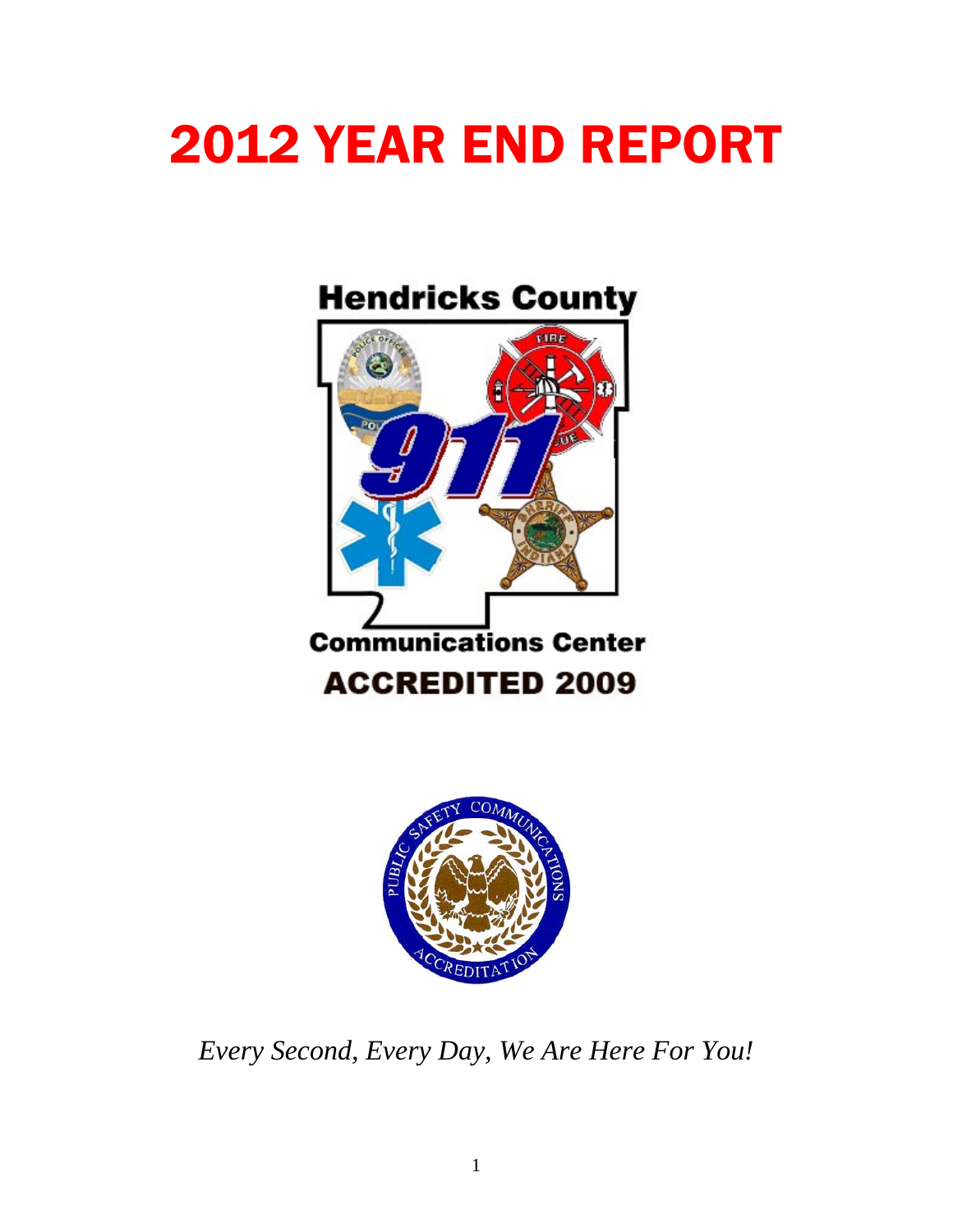## **Introduction**

The Hendricks County Communications Center completed its fifth full year of operation in 2012. The Center began operations in July, 2007 and by September, 2007 all of the agencies had transitioned to the new system.

In 2008, the Governing Board and Operations Board worked to approve policies for the Center in an effort to attain Accredited Status through the Commission on Accreditation for Law Enforcement Agencies. On August 1, 2009, The Hendricks County Communications Center was certified as an accredited Communications Agency.

Efforts continued throughout 2012 to establish a funding source for the Center and will extend into 2013. Elected Officials have been meeting with State Legislators in an attempt to develop a funding source that will cover the needs of Hendricks County as well as the rest of the state.

The Year End Report provides information regarding the operations of the Hendricks County Communications Center. These reports are required by Accreditation Standards and are published for public view. As the Center continues to move forward and learn more about the opportunities to best serve the public, the annual report will continue to provide direction to all those who are involved in the efforts of the Center.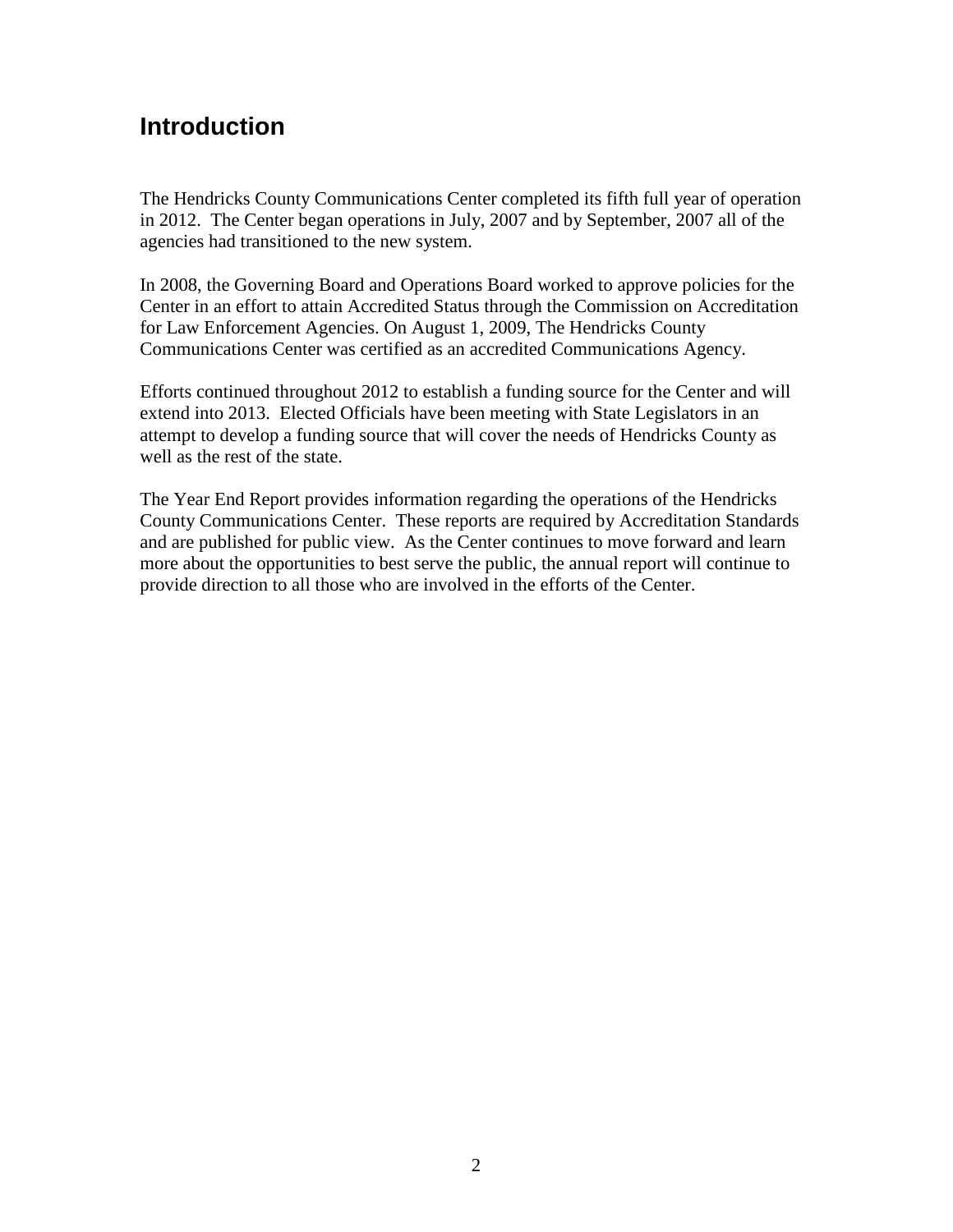## **Multi-Year Plan**

#### **Long Term Goals and Operational Objectives CALEA Standard: 1.2.3, 1.2.5, 1.2.6, 1.2.9A&E, 5.1.1C, 7.1.4**

#### GOAL: Determine a Legal Authority for the Center

The Hendricks County Communications Center operates under the legal authority of the Town of Plainfield. The Interlocal Agreement calls for a permanent solution to be determined for future legal authority.

OBJECTIVES: Meet with Local Government Officials to determine the best method of governance for the county. Meet with State Legislators from the area to draft legislation. Determine method of providing financial, personnel and payroll services. **Continuing**

#### GOAL: Future Funding Sources

Currently, we are funded through the 911 funds and the general funds of the agencies that previously supported the four dispatch centers in the county. Since 2009, the smaller entities have been asked to contribute to the Center's funding as well. The Governing Board determined an interim funding formula for all entities to contribute in 2013. The Board will continue to work with the legislature to determine a permanent funding source.

OBJECTIVES: Meet with Local Government Officials to determine the best method of funding for the county. Determine the total funding needed for operations. Meet with State Legislators from the area to draft legislation. **Continuing**

#### GOAL: Improve Training Program

The Center has adopted the APCO training programs for use for all employees. Currently we have 9 employees who are trainers in the various APCO training courses. OBJECTIVES: Develop training plan and timetable to ensure that all employees are trained in the four major APCO components; Basic Communications Officer, EMD, Fire and Active Shooter. Maintain all necessary certifications and provide in-house training for recertification. **We continually strive to improve the education of our Communications Officers.**

#### GOAL: 911 Training for Children

The Center has worked with the Plainfield School System for the past several years providing training in the use of the 911 telephone system for children in  $1<sup>st</sup>$  Grade. OBJECTIVES: Expand our training program to include schools throughout the County. In addition we will also reach out to church groups in an effort to train all of the children in the county in the use of the 911 telephone system**. Completed, in addition we are educating additional Communications officers to assist in this program.**

GOAL: Employee Assistance Program (EAP)

The Hendricks County Communications Center understands that our employees are our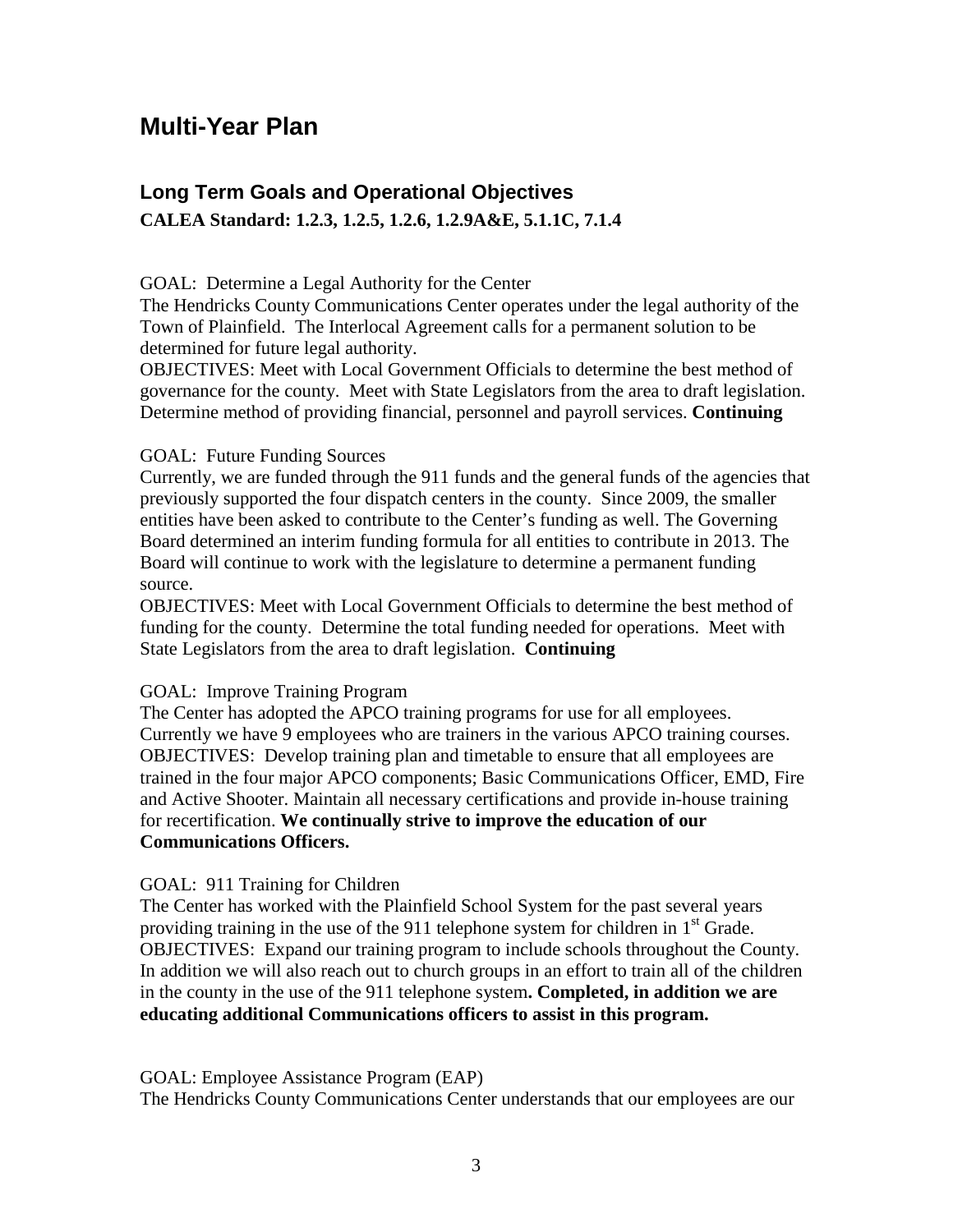most valuable asset. HCCC has a significant investment in our employees; we also recognize that the position of Communications Officer is a stressful occupation. OBJECTIVES: Work with Town of Plainfield Public Safety Agencies to establish an EAP.

#### GOAL: Mobile Command Post

Hendricks County has a need for a Mobile Command Post to be sent directly to the scene of significant events. In addition this vehicle will be used at events needing on the scene coordination such as festivals, and large gatherings of visitors to Hendricks County. OBJECTIVE: Establish a Committee to specify the design and capability of the vehicle. Funding of the vehicle, it is expected that the cost of this vehicle will be spread across several budget cycles.

# **Anticipated Workload and Population Trends**

#### **CALEA Standard 1.2.9B**

In 2012, Hendricks County responded to 150,975 police incidents an increase of 4.82% and 13,044 fire incidents for an increase of 2.07%, for a total of 164,019 incidents. This is a 4.6% increase in total incidents from 2011 (156,802).

The 2012 call volume report shows that there were a total of 218,956 calls handled by the Center. Inbound calls of 167,072 or 76.3%, and outbound calls of 51,884 or 23.7%. Phone calls handled by the Center in 2012 were up by 0.7% from the previous year.

Hendricks County is currently the 11th largest county in the State of Indiana, with continual growth that is above the average for the rest of the State. In 2010, the population was estimated at 145,448 showing a 39.7% increase during this ten year period. This percentage ranks second in growth for the state and  $86<sup>th</sup>$  in the country. It is still difficult to statistically predict future workload numbers with any accuracy with only five years of historical data, but we anticipate that the calls for service and the number of phone calls handled will remain consistent over the next few years.

#### **Anticipated Personnel Levels CALEA Standard 1.2.9C**

With the current economic issues, the growth rate has leveled off somewhat as new housing is down and the prospect of new jobs has declined. Current state laws regarding property taxes has also created funding issues for local government. In 2012 we looked at staffing levels, workloads and adjusted our staffing levels with a decrease of two full time personnel. We raised our authorized strength of Part Time personnel from 7 to 10 personnel. The Part Time personnel go through the same hiring and training processes as the full time employees. The current authorized strength is 38 Full Time and 10 Part Time personnel. Full staffing for the Operations Division is 34 Communication Officers (8 per shift plus 2 tac-shift): 4 Personnel are assigned to the Administrative Division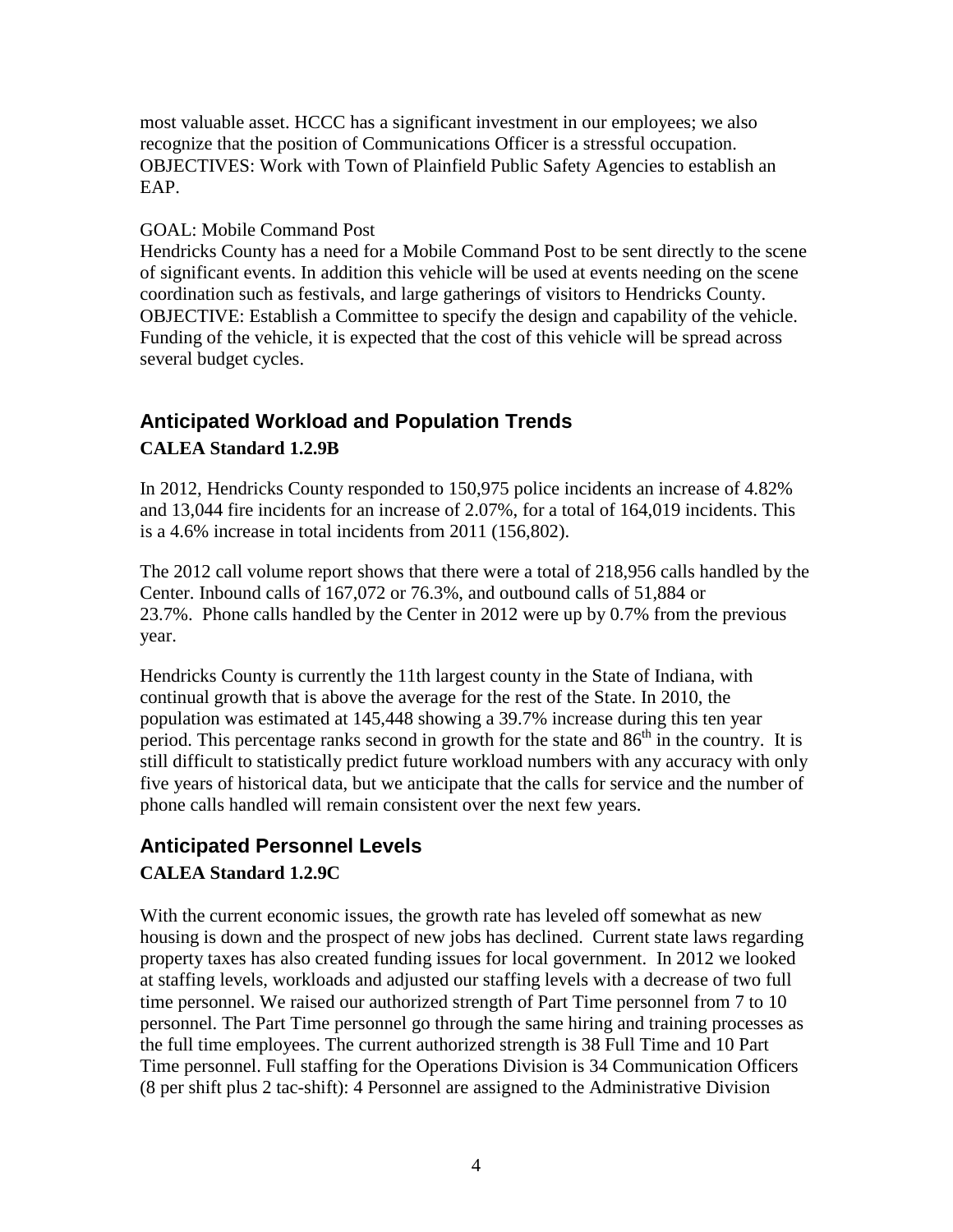2010

- Avg. staffing: 32
- Quit/Fired: 5
- Turnover rate: 15.6%

2011

- Avg. Staffing: 29.5
- Quit/Fired: 7
- Turnover rate: 23.7%
- This included 5 individuals leaving in a 4 month period due to:
	- Airport Hiring and paying more than ourselves (2)
	- o Employee started her own daycare (1) --- and she has now returned to work at the Center
	- o Could not get through training program (1)
	- o New hire refused to work nights (1)

2012

- Avg. Staffing: 29.5
- Quit/Fired: 5
- Turnover rate: 16.9%

## **Anticipated Capital Improvements and Equipment Needs CALEA Standard 1.2.9D&E**

**Mobile Data Devices:** The laptops need to be replaced in the next 18 months. As we replace those units, the older units can be used as spares and replacements. The Data Terminals will last several more years, however they do not accept the Air Cards. When the VRMs no longer function in the devices, or if IPSC abandons the Data Network the Data Terminals will have to be replaced.

**Timeline:**  $4^{th}$  Quarter 2012 – 2014 **Cost:** \$300,000 - \$427,000

**IPSC Radio System:** No decision has been made by the IPSC Board on replacement of the infrastructure. Until the State of Indiana decides what is going to be funded by the State we cannot budget for the enhanced system.

**Timeline:** Unknown **Cost:** Unknown

**Computer Aid Dispatch/Police Records/Mobile Data/Fire Station Alerting/Paging:** We are not interested in purchasing our own Computer Aid Dispatch/Police Records/Mobile Data/Fire Station Alerting/Paging System. We get excellent service from PSC; I only included these systems as the cost for having Marion County provide these services to us will be going up with the new system. Until they make a decision on the new system we will not know what the Fiscal impact will be on us. I included the costs from the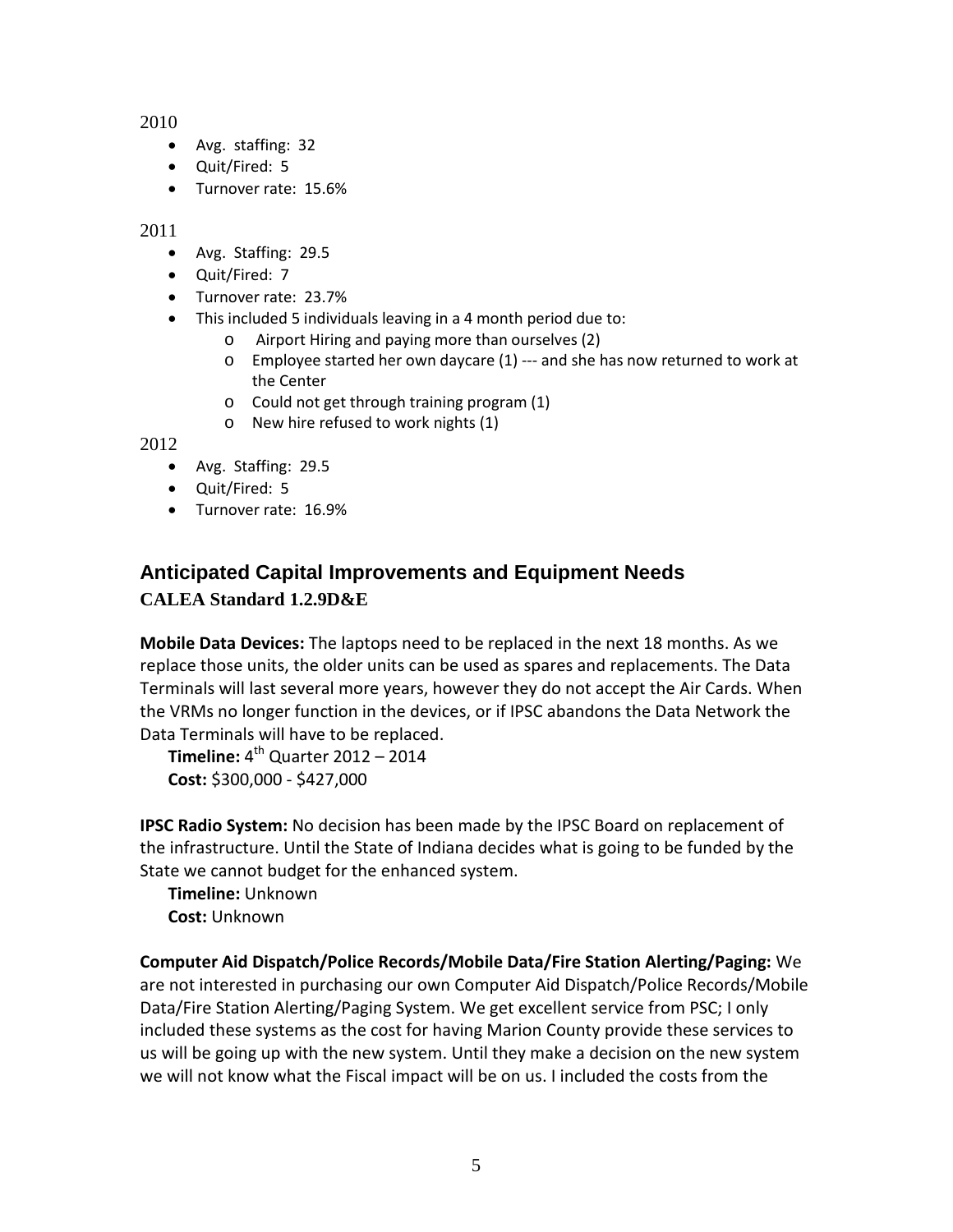other sources so you would have an idea what costs would be if we owned our own system. Marion County picked InterAct as their next CAD/Records system provider.

**Timeline:** 2015 **Cost:** Unknown

**911 Telephone Switch:** The microDATA Regional 911 Telephone switch began installation in December and will be complete by the summer of 2013

**Timeline:** 3/1/2013 **Cost:** \$ 1,750,422 (over 10 years) an additional \$9,120 per year over current budgeted contract.

**Communication/Command Vehicle:** As we are discussing long range financing there is a need for this type of vehicle. Currently we are using suitcase to set up a command post.

**Timeline:** 2013 – 2015 **Cost:** \$250,000

# **Required Reports**

### **Risk Management Program CALEA Standard 1.2.1D, 1.2.3, 2.2.5**

An annual review of the Risk Management program was conducted on February 1, 2013. The annual OSHA Form 300A report was released on January 31, 2013 and shows that there was one illness in 2012. There was an average of 43 employees working 70,323 hours.

For 2012, all OSHA requirements have been met including the required annual fire extinguisher training.

As an emergency communications center, every call into the Center has the potential for liability. It is critical that Communications Officers accurately record the location and nature of each incident in order to send the appropriate personnel for response. The Center did encounter 12 incidents of improper location during the past year. Employees are constantly reminded of the importance in getting this information correct and each position has been supplied with a pre-shift plan as a reminder of the specialized duties at each console. Employees that are involved in incidents resulting in improper locations have been advised and disciplined as an attempt to avoid such occurrences in the future.

The liability policy for the Center is provided by Havens-Wiggins Insurance through the Town of Plainfield. The coverage was reviewed by the Executive Director and John Wiggins of Havens-Wiggins Insurance in January 2013 and found to provide comprehensive coverage for the Center.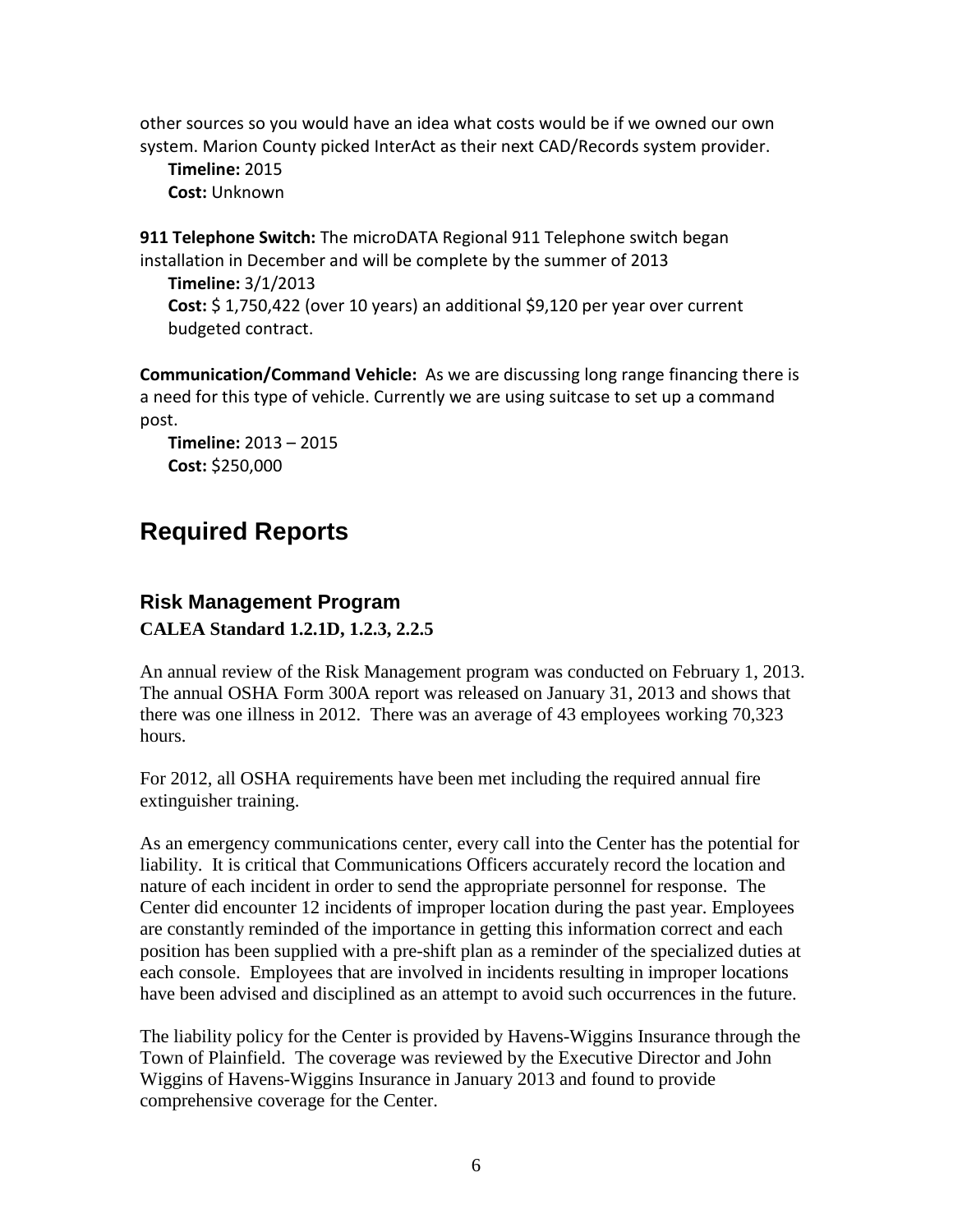## **Component Goals and Objectives CALEA Standard 1.2.3, 1.2.5, 1.2.6, 5.1.1C**

Continuing Education—GOAL: The Center has established APCO as the training standard for Hendricks County. We are also looking into specialized training such as hostage negotiations, advanced fire, critical incident management and communications unit leader training. OBJECTIVES: Set training schedules for 2013-14, certify trainers locally to provide training, ensure all records are completed and look to additional areas for specialized training. **Continuing**

Upgrade of VHF Radio System—GOAL: The Federal Communications Commission licenses all public safety agencies using radio frequencies. January 1, 2013 all VHF licenses expire and have to be relicensed on VHF. This new federal mandate will require significant upgrades to our current radio infrastructure. The Center started work on this mandate in 2010 with the replacement of the Fire House Alerting System. The volunteer fire department paging system, tornado alerting system and the emergency management communications system are additional systems that will require upgrades or replacement to meet the new federal mandate. OBJECTIVES: To continue to work on enhancing the above identified systems. The cost of this project is \$84,000. **Completed 2/2013**

CALEA Accreditation – GOAL: The Communication Center completed the CALEA On-Site Assessment December 18, 2012. The assessment team that completed our assessment will be recommending to the CALEA Accreditation Committee, that we be re-accredited for another 3 years. We will be attending the CALEA Conference in March 2013 to receive our re-accreditation award for achieving professional excellence. OBJECTIVES: To continue reviewing and updating our policies and procedures to ensure we continue to be in compliance with the CALEA Accreditation Standards. **Continuing**

#### **Annual Review of Specialized Assignments**

#### **CALEA Standard 1.3.3**

The Hendricks County Communications Center currently has one position listed as Specialized Assignments. These are the Communications Training Officer. This position requires advanced training and is in addition to the normal duties of the employee.

Communications Training Officer- The purpose of this position is to provide basic training for newly hired employees and remedial training to all other employees as needed. The need for this position comes from the fact that all employees of the Center need to receive thorough, comprehensive training prior to being released to work on their own within the Center. Since the Center has adopted the APCO standards for basic training, the Communications Training Officers are to be APCO certified in order to provide the initial training. In 2012 the Board approved the salary increase of \$.25/hour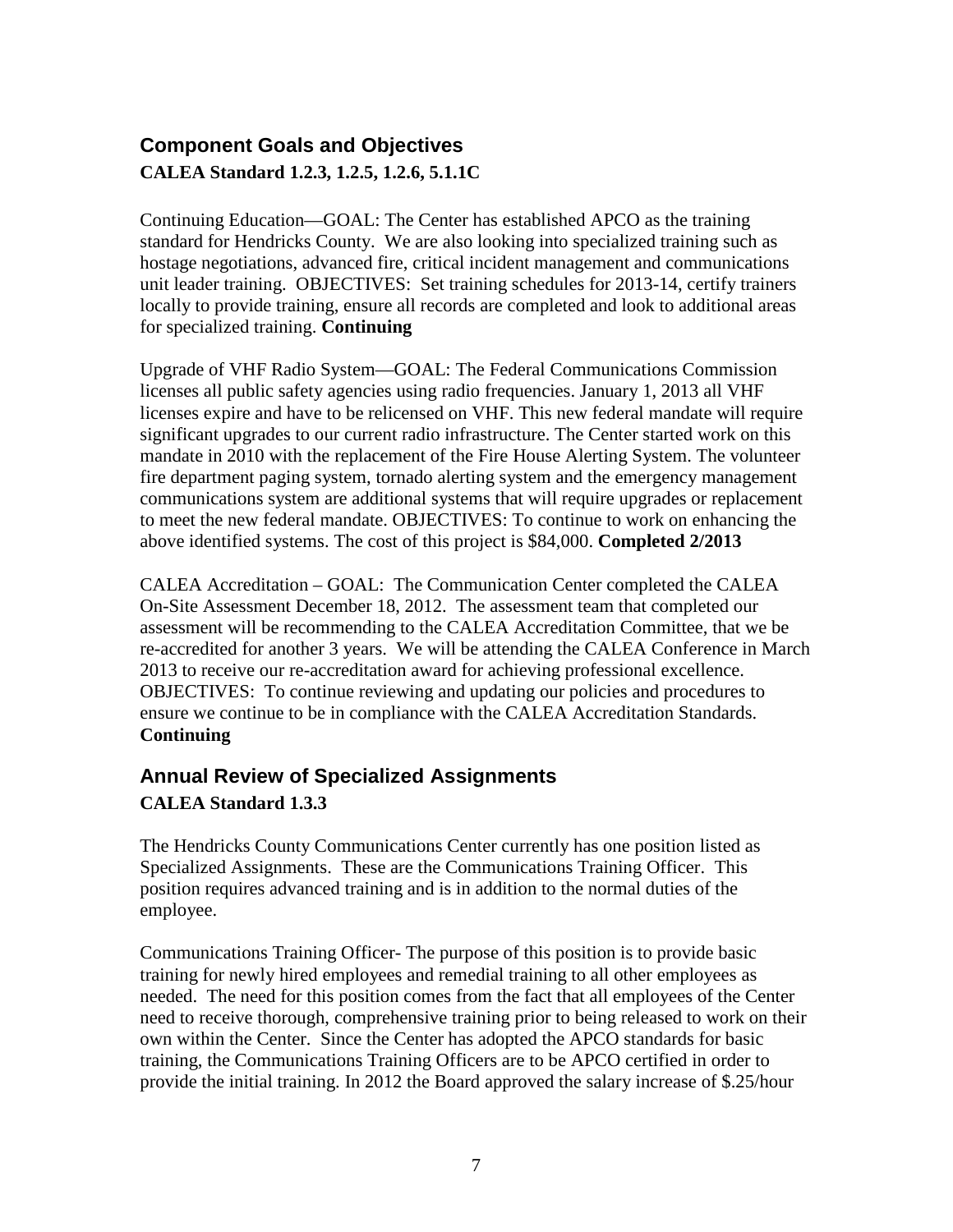for CTO's. The authorized strength for CTO'S is two per shift, the Assistant Supervisor and one Communications Officer fill that role on each shift.

### **Annual Internal Affairs Summary CALEA Standard 1.2.3, 1.4.11**

The 2012 Internal Affairs Statistical Summary is provided to show the number of complaints and investigations conducted on the employees of the Center and the Hendricks County Communications Center. This information is helpful to the administration in determining the public's perception of the agency and to point out areas of training that would be of value. In 2012 we did not have any investigations.

#### **Liability Incident Reports Analysis CALEA Standard 1.4.1, 1.4.2, 1.4.3, 1.4.4, 1.4.5**

The supervisors of the Center did an excellent job of notifying the Administration throughout the year regarding potential liability issues. The Guardian Tracking system serves as a personnel early warning system, but also provides tracking of incidents that are potentially libelous to the Center.

There were 12 items handled through the disciplinary system and it should be noted that none of the events resulted in any major problems.

An analysis of this information shows that improper locations are a major concern for liability. We have established pre-shift briefing sheets for each of the positions in the Center to serve as a reminder of the specific issues related to each position. The call taker position sheets clearly remind each employee that the two most critical parts of the position are to get the correct location and run type in order to send the correct response to the correct location. Training of Center employees and field units will remain an ongoing process as we continue to determine how best to serve the community. Finally, it is important that Supervisors know their subordinates well and are skilled in determining if there is an issue with their performance. Employees need to be at their physical and mental best when at the console, therefore if there is an issue with their health or mental capacity, it is imperative that the Supervisors recognize this and act as soon as possible.

# **Community Involvement Report**

#### **CALEA Standard 2.6.3**

The Annual Community Involvement Report is intended to make the Administration aware of situations that could have a bearing on public safety communications within the community. The mapping of the county is critical to the use of the CAD system. Ensuring that we have the proper address ranges and street names for the entire county as well as areas closely bordering the county is essential to proper response. Second,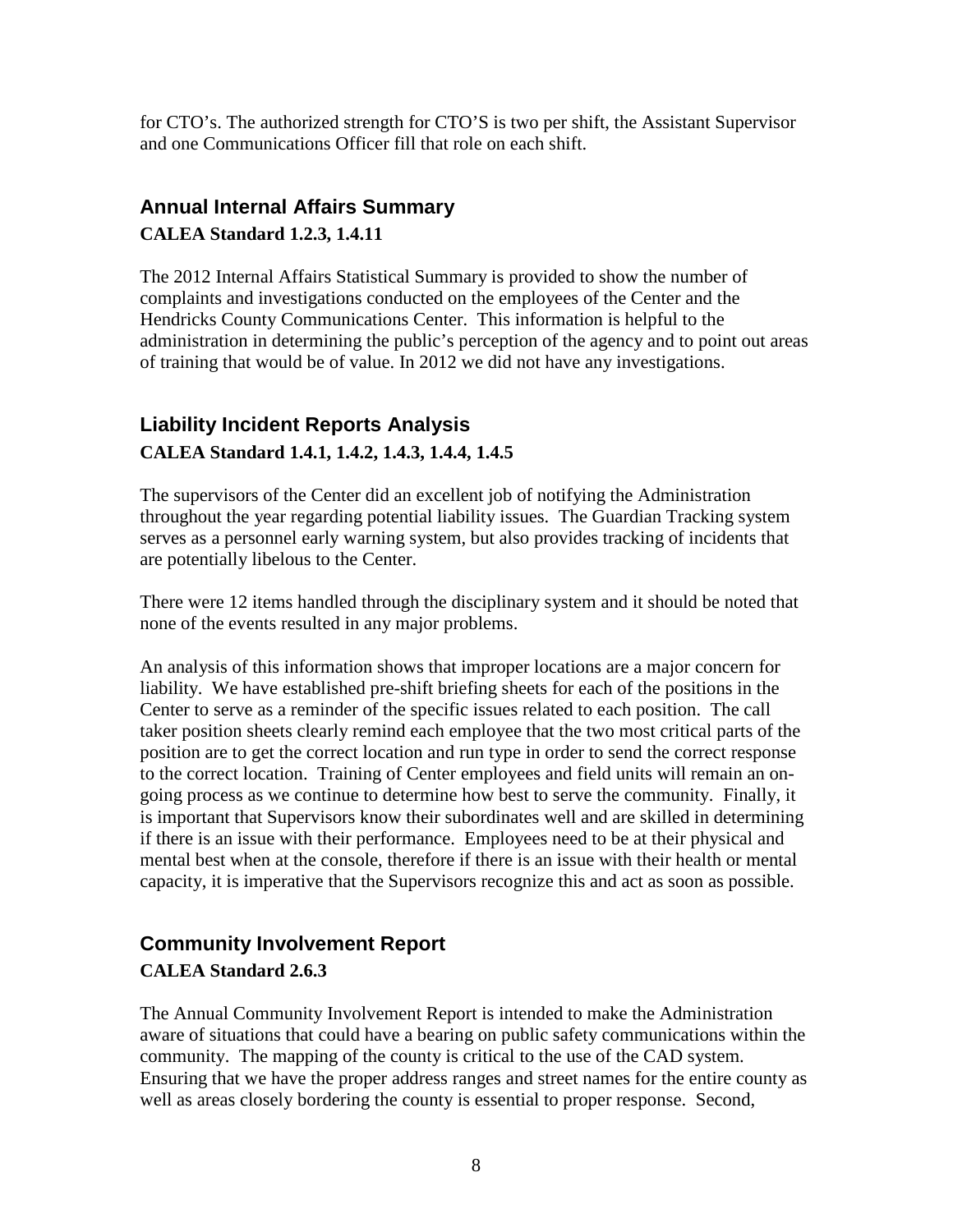informing citizens of the county on the proper use of the 911 phone lines for emergencies only while utilizing the non-emergency lines for routine requests. Third, informing the public on how to best contact their local police and fire headquarters rather than calling the Communications Center. Fourth, informing the public on the use of the weather alert system and the reaction that the activation should provide.

In regards to the mapping system, the Center is working closely with the Hendricks County GIS department to improve communication and dissemination of information. The project led by Les Rice of Hendricks County GIS in 2008 developed a mapping organization that includes all of the towns in the county that meets periodically to discuss mapping issues and work toward refining the process of passing along the information. The Hendricks Co. Visitors Bureau is also working with the group to provide a public version of the most up to date map.

The Center provided instruction on the proper use of the 911 system to 450 students in 2012. There were 300 students instructed in 2011.

## **Personnel Early Warning System Annual Review CALEA Standard 3.4.7E**

There were 301 total incidents entered into the system, with 108 commendations/awards, 12 disciplinary actions. There were 82 incidents of PTOu, down from 99 the previous year and 143 in 2010. There were 6 Early Interventions for PTOu. We will continue to watch this area closely to measure the impact of the Town's policy on unexcused absences that was implemented in 2011.

#### **Annual Grievance Analysis CALEA Standard 1.2.3, 3.5.1, 3.5.2, 3.5.3**

There were no grievances submitted to the Executive Director in 2012.

#### **Annual Generator Inspection CALEA Standard 6.4.2, 7.1.4**

Full Service was completed on the Plainfield Police Station generator in July 2012. Full Service was completed on the Water Tower generator in July 2012. Inspections on the Police generator was completed on 11/15/12, the Water Tower generator on 12/4/2012. The inspection was conducted by Cummins Crosspoint and the report is available with the Plainfield Police Department. The Generator is tested bi-weekly and documented by the Assistant Chief of the Plainfield Police Department.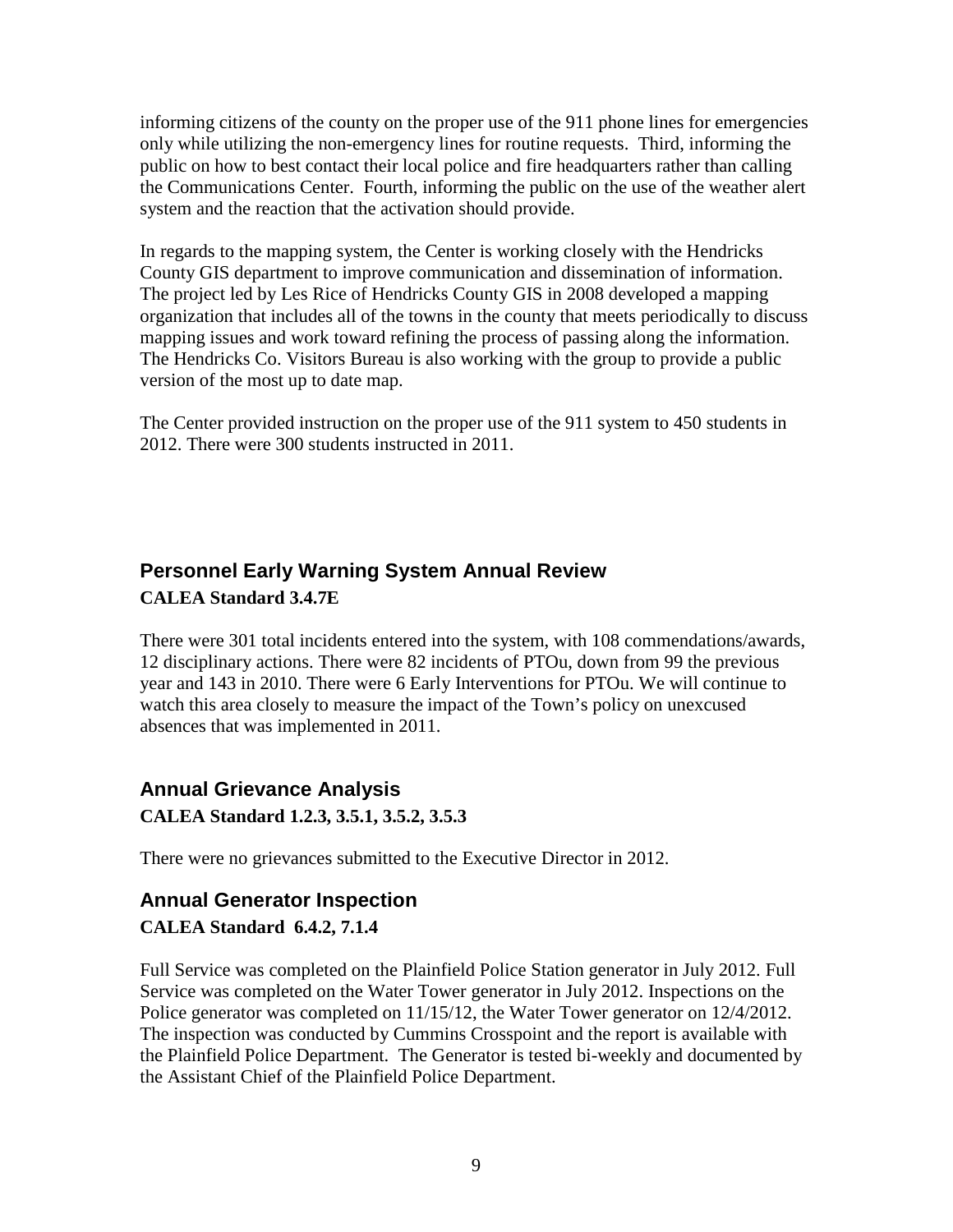### **Emergency Operations Plan Annual Review CALEA Standard 7.1.2I, 7.1.4, 7.1.5, 7.1.11**

The Emergency Action Plan was developed on June 12, 2008 to give specific responses for certain incidents that could immediately impact the operations of the Center. The Center further follows the Hendricks County Emergency Management Agency (EMA) Emergency Operations Plan. The Plan is developed and maintained by the EMA Director. The Plan was reviewed by EMA Director David Warren, HCCC Executive Director Steven Cook. There were no changes recommended at this time.

In 2012 the Deputy Director developed an Emergency Evacuation Plan for the Center. This plan documents the procedures for abandoning the Center in case of disaster. The plan was exercised on April 26th 2012 when we moved operations over to the Airport PSAP. This exercise lasted 4 hours and tested our capability to transfer operations for a short term time period. The second exercise to validate the Emergency Evacuation Plan occurred September  $11<sup>th</sup>$  when the Center transferred operations to the Public Safety Communications Perry PSAP in Marion County. This exercise lasted 2 days and validated that the Center could sustain long term operations outside of the Plainfield PSAP.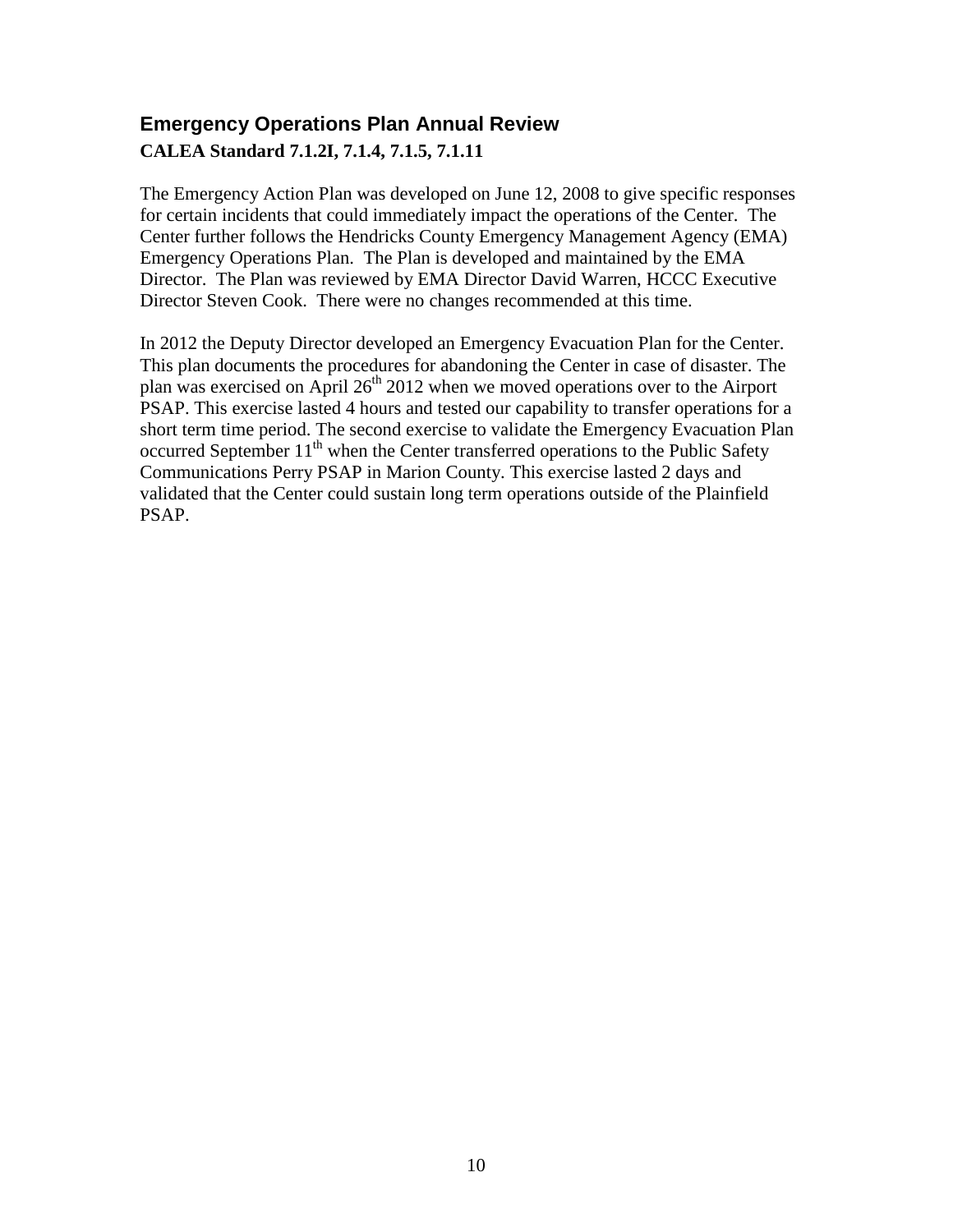# Hendricks County Communications Center 2012 Roster

| <b>NAME</b>            | <b>Position</b>                                   | <b>NAME</b>              | <b>Position</b>                               |
|------------------------|---------------------------------------------------|--------------------------|-----------------------------------------------|
| Cook, Steven           | <b>Executive Director</b>                         |                          |                                               |
| <b>Douglas Burris</b>  | <b>Deputy Director</b>                            |                          |                                               |
| Porter, Pamela         | <b>Supervisor</b>                                 | <b>Erin Carpenter</b>    | <b>Part-Tim</b><br><b>Officer</b>             |
| <b>Brannon, Sue</b>    | <b>Supervisor</b>                                 | Walker, Barbara          | Part-Tim<br><b>Officer</b>                    |
| Larimore, Michelle     | <b>Supervisor</b>                                 | Sell, Christina          | <b>Part-Tim</b><br><b>Officer</b><br>Part-Tim |
| Harrell, Leslye        | <b>Supervisor</b>                                 | <b>Woodall, Tracy</b>    | <b>Officer</b><br><b>Part-Tim</b>             |
| Lamb, Kathleen         | <b>Assistant Supervisor</b>                       | Joyner, Bill             | <b>Officer</b><br><b>Part-Tim</b>             |
| Oliphant, Ben          | <b>Assistant Supervisor</b>                       | Lantz, Eric              | <b>Officer</b>                                |
| <b>Umbanhower, Deb</b> | <b>Assistant Supervisor</b>                       | Sims-Powell, Kim         | <b>Part-Tim</b><br><b>Officer</b>             |
| <b>Tatman, Chad</b>    | <b>Assistant Supervisor</b>                       |                          |                                               |
| Kidwell, Janice        | <b>Accreditation Manager</b>                      |                          |                                               |
| Lees, Stephanie        | <b>Training/Quality Assurance</b>                 |                          |                                               |
| Broyles, Tonya         | <b>1st Class Communications</b><br><b>Officer</b> |                          | <b>Governing Boar</b>                         |
| Cope, Belinda          | <b>1st Class Communications</b><br><b>Officer</b> | <b>Eric Wathen</b>       | Hendricl                                      |
| Disbro, Glen Eric      | <b>1st Class Communications</b><br><b>Officer</b> | <b>Robin Brandgard</b>   | <b>Plainfiel</b>                              |
| Jones, Elizabeth       | <b>1st Class Communications</b><br><b>Officer</b> | <b>Steve Hartsock</b>    | <b>Danville</b>                               |
| Gilbert, Amanda        | <b>1st Class Communications</b><br><b>Officer</b> | <b>Dave Richardson</b>   | <b>Brownsl</b>                                |
| Gilbert, Jennifer      | <b>1st Class Communications</b><br><b>Officer</b> | <b>Tim Griffith</b>      | <b>Middle T</b>                               |
| Miller, LuAnn          | <b>1st Class Communications</b><br><b>Officer</b> | Dave Cox                 | Avon To                                       |
| Preutt, Dawn           | <b>1st Class Communications</b><br><b>Officer</b> | <b>John Hart</b>         | Pittsbor                                      |
|                        | <b>1st Class Communications</b><br><b>Officer</b> |                          |                                               |
| Stanfield, Linda       | <b>2nd Class Communications</b>                   |                          |                                               |
| Baughn, Andrea         | Officer                                           |                          | <u> Operations Boar</u>                       |
| Harrell, Leslye        | <b>2nd Class Communications</b><br><b>Officer</b> | <b>Jason Stumm</b>       | Pittsbor                                      |
| Gunnell, Ed            | <b>2nd Class Communications</b><br><b>Officer</b> | <b>Mark Morgan</b>       | <b>Danville</b>                               |
| Stafford, Karen        | <b>2nd Class Communications</b><br><b>Officer</b> | <b>Steve Wagner</b>      | Hendricl                                      |
| Hitchell, Judy         | 2nd Class Communications<br><b>Officer</b>        | <b>Jack Miller</b>       | <b>Avon Po</b>                                |
| Williams, Tim          | <b>2nd Class Communications</b><br><b>Officer</b> | <b>Christi Patterson</b> | Clayton                                       |
|                        |                                                   |                          |                                               |

| <b>NAME</b>           | <b>Position</b>                 |
|-----------------------|---------------------------------|
|                       |                                 |
|                       |                                 |
|                       | <b>Part-Time Communications</b> |
| <b>Erin Carpenter</b> | <b>Officer</b>                  |
|                       | <b>Part-Time Communications</b> |
| Walker, Barbara       | <b>Officer</b>                  |
|                       | <b>Part-Time Communications</b> |
| Sell, Christina       | <b>Officer</b>                  |
|                       | <b>Part-Time Communications</b> |
| <b>Woodall, Tracy</b> | <b>Officer</b>                  |
|                       | <b>Part-Time Communications</b> |
| Joyner, Bill          | <b>Officer</b>                  |
|                       | <b>Part-Time Communications</b> |
| <b>Lantz, Eric</b>    | <b>Officer</b>                  |
|                       | <b>Part-Time Communications</b> |
| Sims-Powell, Kim      | <b>Officer</b>                  |

| <b>1st Class Communications</b><br>Officer        | <b>Governing Board Members</b> |                                    |
|---------------------------------------------------|--------------------------------|------------------------------------|
| <b>1st Class Communications</b><br><b>Officer</b> | <b>Eric Wathen</b>             | <b>Hendricks Co. Commissioners</b> |
| <b>1st Class Communications</b>                   |                                |                                    |
| <b>Officer</b>                                    | <b>Robin Brandgard</b>         | <b>Plainfield Town Council</b>     |
| <b>1st Class Communications</b>                   |                                |                                    |
| <b>Officer</b>                                    | <b>Steve Hartsock</b>          | <b>Danville Town Council</b>       |
| <b>1st Class Communications</b>                   |                                |                                    |
| <b>Officer</b>                                    | <b>Dave Richardson</b>         | <b>Brownsburg Town Council</b>     |
| <b>1st Class Communications</b>                   |                                |                                    |
| <b>Officer</b>                                    | <b>Tim Griffith</b>            | <b>Middle Twshp. Trustee</b>       |
| <b>1st Class Communications</b>                   |                                |                                    |
| Officer                                           | Dave Cox                       | <b>Avon Town Council</b>           |
| <b>1st Class Communications</b>                   |                                |                                    |
| <b>Officer</b>                                    | <b>John Hart</b>               | <b>Pittsboro Town Council</b>      |
|                                                   |                                |                                    |

| 2nd Class Communications        |                          |                                      |  |  |
|---------------------------------|--------------------------|--------------------------------------|--|--|
| <b>Officer</b>                  |                          | <b>Operations Board Members</b>      |  |  |
| <b>2nd Class Communications</b> |                          |                                      |  |  |
| <b>Officer</b>                  | <b>Jason Stumm</b>       | <b>Pittsboro Fire Department</b>     |  |  |
| 2nd Class Communications        |                          |                                      |  |  |
| <b>Officer</b>                  | <b>Mark Morgan</b>       | <b>Danville Fire Department</b>      |  |  |
| <b>2nd Class Communications</b> |                          |                                      |  |  |
| <b>Officer</b>                  | <b>Steve Wagner</b>      | <b>Hendricks Co. Sheriff's Dept.</b> |  |  |
| 2nd Class Communications        |                          |                                      |  |  |
| Officer                         | <b>Jack Miller</b>       | <b>Avon Police Department</b>        |  |  |
| 2nd Class Communications        |                          |                                      |  |  |
| <b>Officer</b>                  | <b>Christi Patterson</b> | <b>Clayton Police Department</b>     |  |  |
|                                 |                          |                                      |  |  |